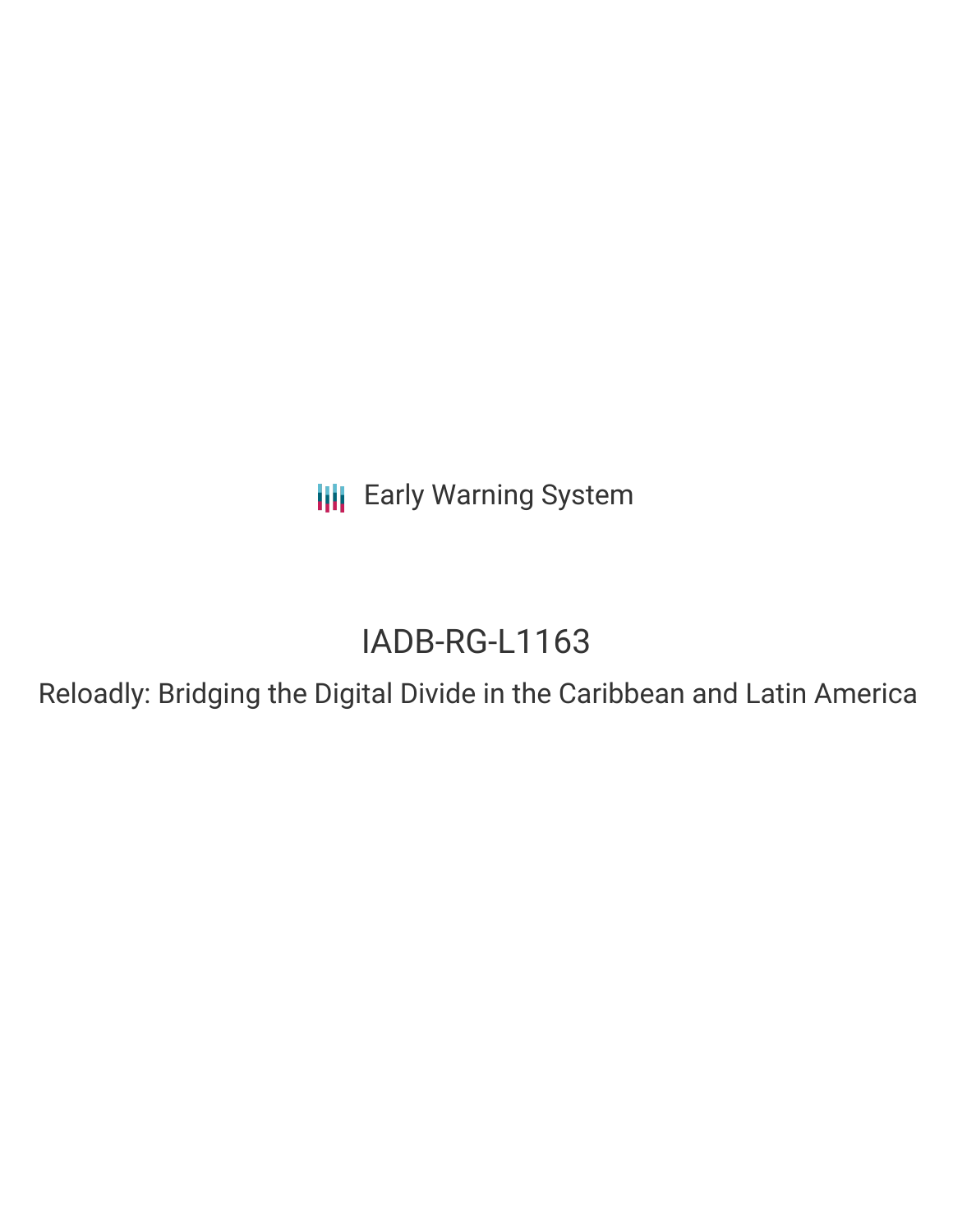

#### **Quick Facts**

| <b>Countries</b>               | Haiti                                  |
|--------------------------------|----------------------------------------|
| <b>Financial Institutions</b>  | Inter-American Development Bank (IADB) |
| <b>Status</b>                  | Approved                               |
| <b>Bank Risk Rating</b>        | U                                      |
| <b>Borrower</b>                | Regional                               |
| <b>Sectors</b>                 | Communications                         |
| <b>Ring Fence</b>              | <b>Small &amp; Medium Enterprises</b>  |
| <b>Investment Type(s)</b>      | Loan                                   |
| <b>Investment Amount (USD)</b> | $$1.50$ million                        |
| <b>Project Cost (USD)</b>      | \$1.50 million                         |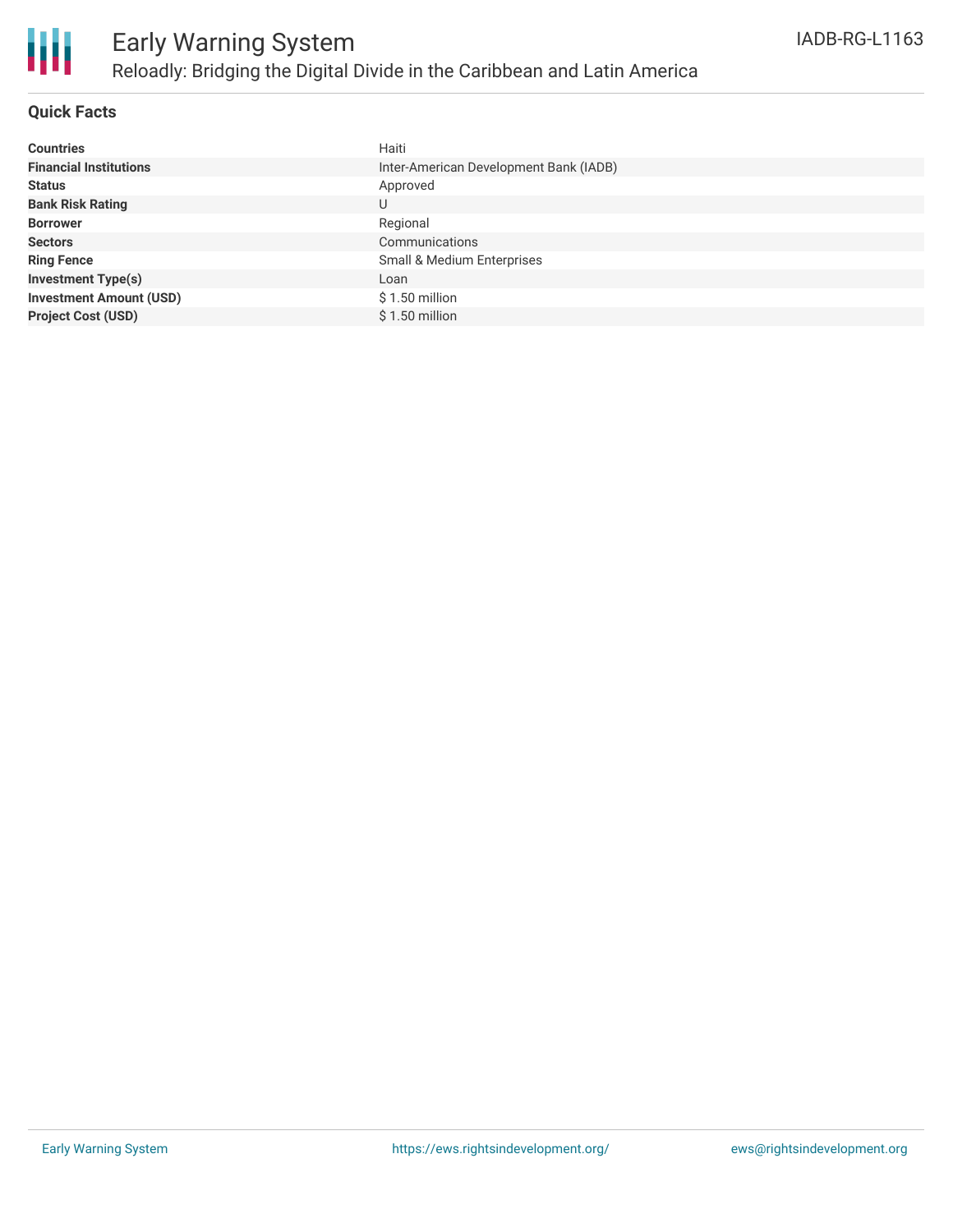

#### **Project Description**

This operation is to Haitian tech start-up, Reloadly, that aims to bridge the digital divide in the Caribbean and Latin America by connecting the end mobile users to the variety of service providers of the digital economy.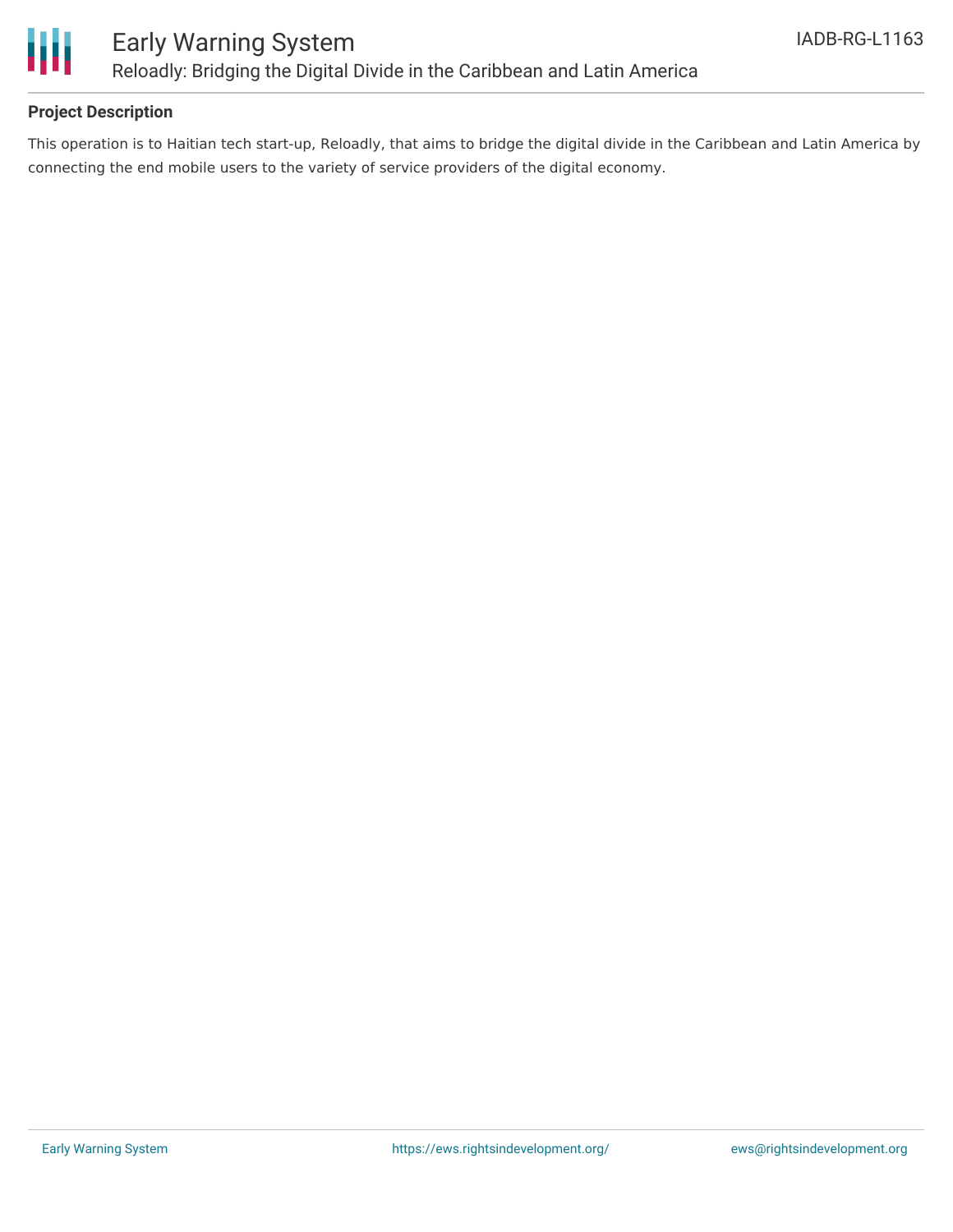

### Early Warning System Reloadly: Bridging the Digital Divide in the Caribbean and Latin America

#### **Investment Description**

• Inter-American Development Bank (IADB)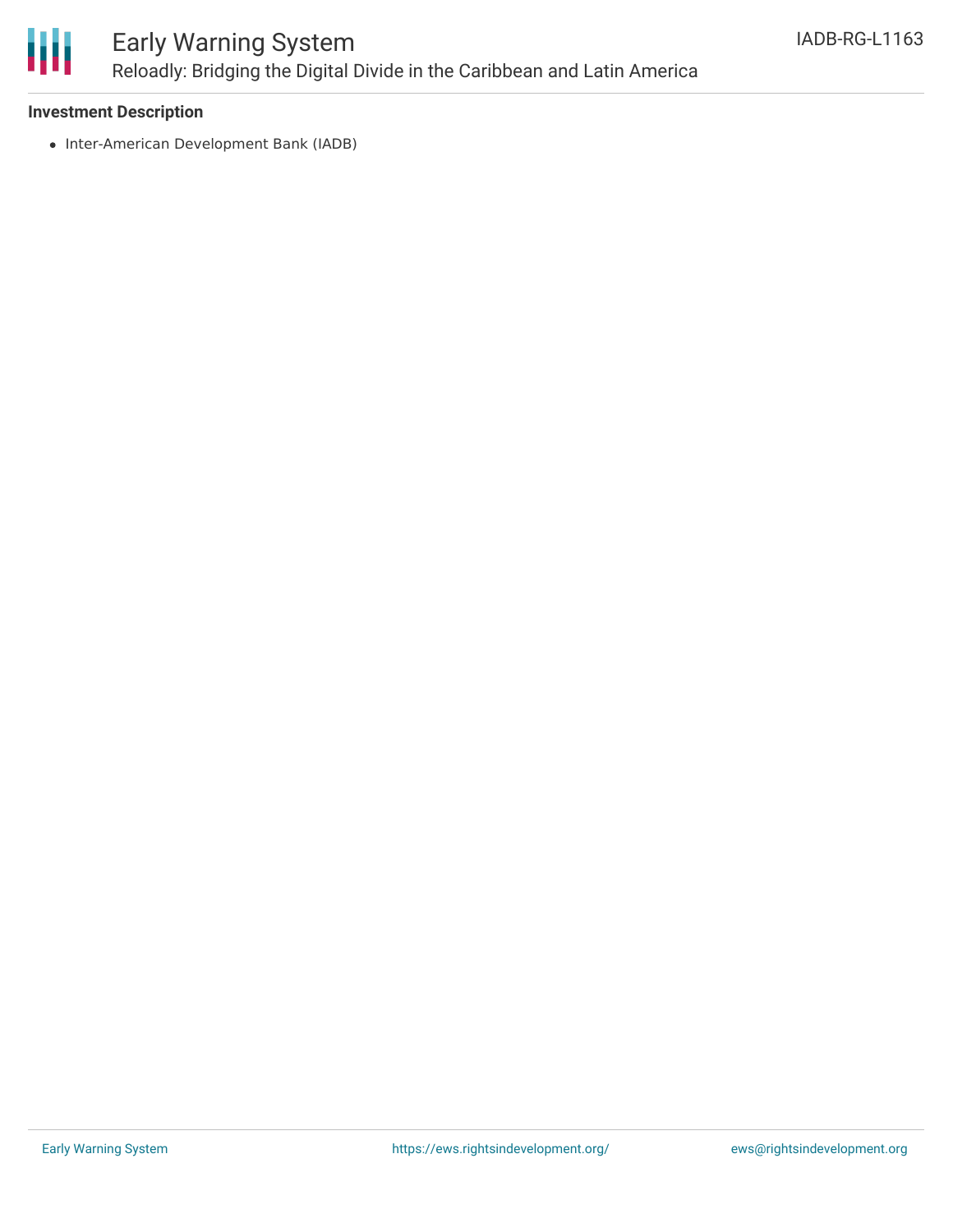

## Early Warning System

Reloadly: Bridging the Digital Divide in the Caribbean and Latin America

| <b>Private Actor 1</b> | <b>Private Actor</b><br>' Role | <b>Private Actor</b><br>Sector | <b>Relation</b> | <b>Private Actor 2</b> | <b>Private Actor</b><br>2 Role | <b>Private Actor</b><br>2 Sector |
|------------------------|--------------------------------|--------------------------------|-----------------|------------------------|--------------------------------|----------------------------------|
|                        |                                | $\overline{\phantom{0}}$       |                 | Reloadly               | Contractor                     | Communications                   |